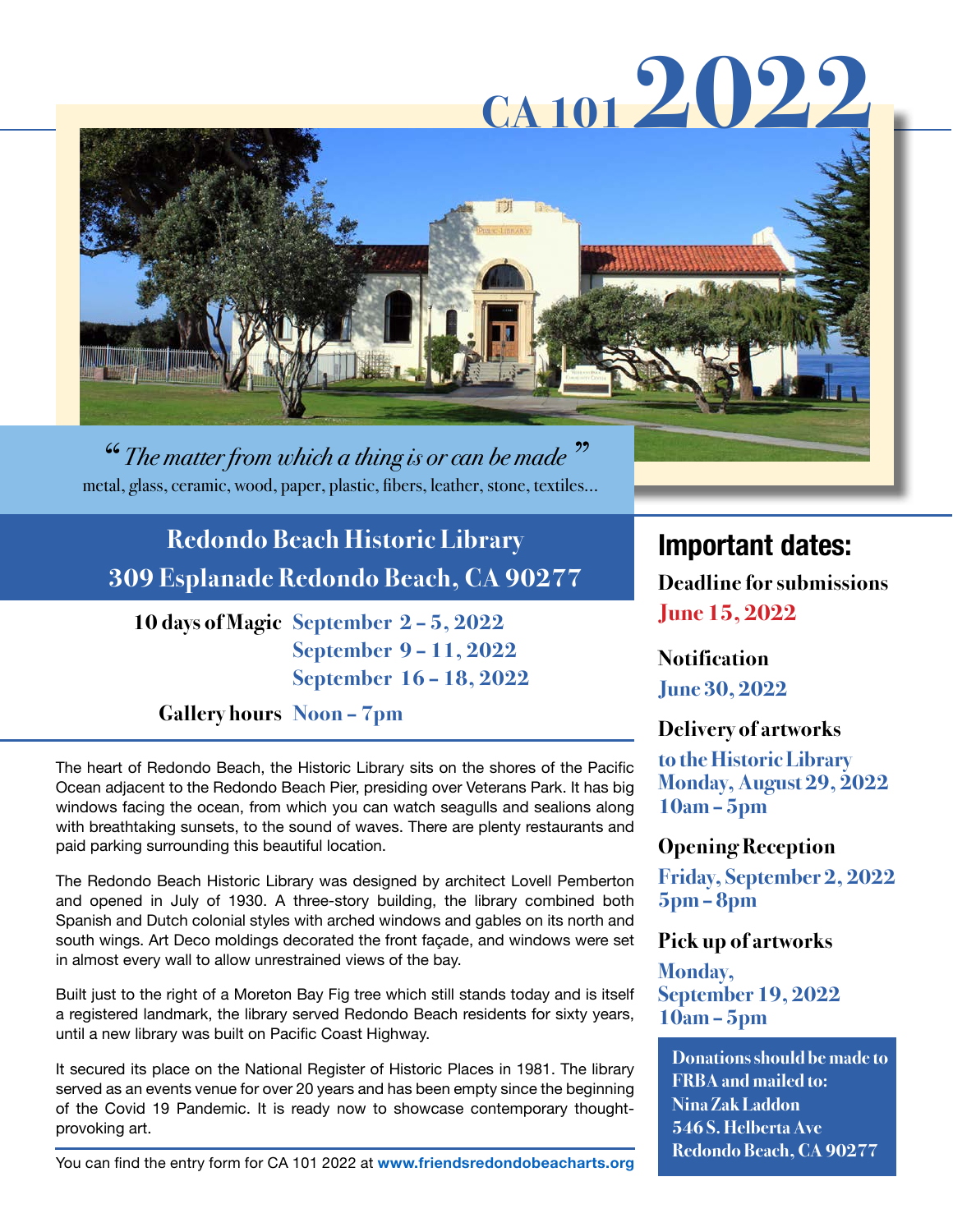# **Entry Rules**

#### PLEASE CAREFULLY READ THE ENTRANCE REQUIREMENTS AS THEY HAVE CHANGED FROM THE PREVIOUS YEARS.

- Open to all artists.
- No entry Fee.
- $\blacksquare$  No size limit.
- Submit a minimum of SIX (6) artworks and a maximum of TWELVE (12).
- $\blacksquare$  If you do not have 6 artworks ready, please do not submit.
- Please only one image per entry. All entries must be 300dpi in resolution, jpeg only. Please submit high quality images so that they can be used in promotions and the printed catalog.
- 3D should include an image of the pedestal if one is needed.
- $\blacksquare$  Please write the artist's first and last name on the submission. Please title each file name with the artist's first and last name and title of work, separated with an underscore. Example: JackSmith\_untitled3.jpg
- Please submit all your entries to [pchca101@hotmail.com](mailto:pchca101@hotmail.com)
- $\blacksquare$  Collectors will pay the artist directly.
- 25% of all sales will be donated to FRBA/CA 101, a 501 C (3) nonprofit organization.
- There will be ONE DAY open for Installation Artists to review this unique space: Saturday April 16, 2022, 10am – 3pm. There are 2 small spaces with windows to the ocean, northwest and southwest, 2 small rooms with widows to the park southeast and northeast, indoor balcony, endless shelves and much more.

Please contact Nina Zak Laddon at

[pchca101@hotmail.com](mailto:pchca101@hotmail.com) or call 310.720.4943 to RSVP.

# **Helpful Hints**

- If you are a multimedia artist, choose one media only to submit. Do not send 3 images of oil paintings and 3 images of ceramics.
- 2D works on canvas, metal or wood do not need to be framed.
- Series will be welcomed.
- $\blacksquare$  Jewelry will have its own separate gallery.
- CA 101 will not be responsible for artworks not picked up by the end of day September 19, 2022

Please direct questions to: Email: [pchca101@hotmail.com](mailto:pchca101@hotmail.com) Phone: Nina Zak Laddon, CA 101 2022 Curator, 310.720.4943



#### Presented by Friends of Redondo Beach Arts [www.friendsredondobeacharts.org](http://www.friendsredondobeacharts.org)

Friends of Redondo Beach Arts

# **CA 101 2022**

## **Insurance**

Friends of Redondo Beach Arts (FRBA) assumes no responsibility for loss, theft or damage to any digital images or artwork prior to its acceptance into the exhibition. Works accepted into the exhibition will be insured by FRBA while in the CA 101 2022 possession only. Insuring artworks during transit to and from the CA 101 2022 Galleries is the responsibility of the artist. The insurance value is determined to be 75% of the sale price, the same amount the artist would receive if the artwork had sold. The artist releases FRBA from any and all liability for artwork damaged due to poor craftsmanship, insufficient hanging apparatuses, compromised integrity or assembly, or poor framing and acknowledges this is not covered by FRBA's insurance.

## **Agreement and Entry**

I hereby certify that all artwork submitted by me is original. I have read and agree to the condition set forth in this Call for Artists. Permission is granted to FRBA to photograph any entry for publicity purposes. I hereby release and discharge FRBA and its representatives, agents and employees, and the City of Redondo Beach and its directors, officers, agents, members, managers and employees, from any and all claims occasioned by loss and/or damages of said artwork while in possession of FRBA at the City of Redondo Beach Historic Library, 309 Esplanade Redondo Beach CA 90277.

| <b>ARTIST'S SIGNATURE</b> |
|---------------------------|
| <b>ARTIST'S NAME</b>      |
| <b>EMAIL</b>              |
| <b>PHONE</b>              |
| <b>ADDRESS</b>            |
| CITY, STATE, ZIP          |
| <b>WFBSITF</b>            |